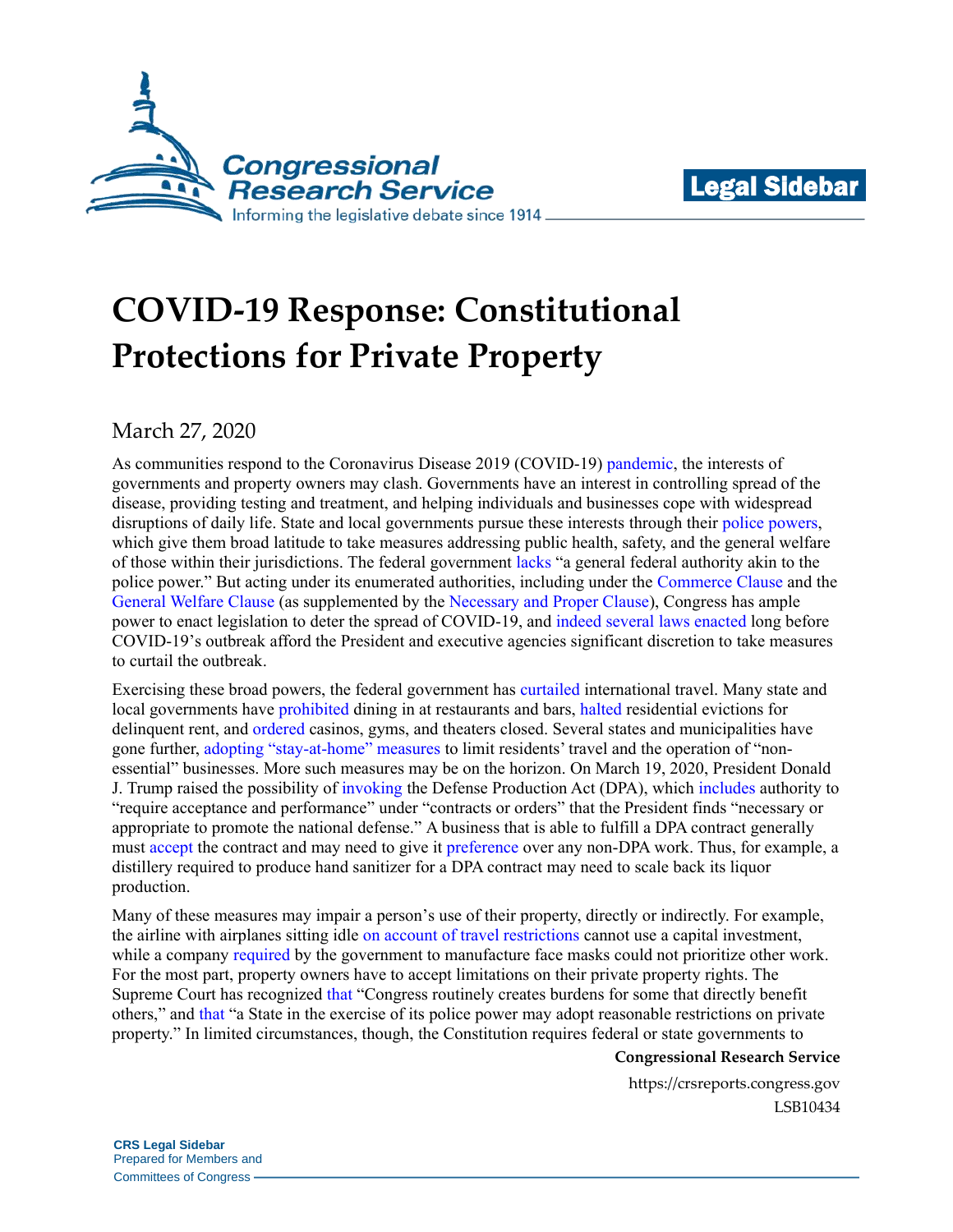provide a property owner "just compensation" where government action leads to a "taking" of "private property." (State constitutions include [similar](https://www.dos.ny.gov/info/pdfs/Constitution%20January%202015%20amd.pdf#page=6) requirements.) This Sidebar summarizes federal takings law and analyzes how it may apply to property restrictions in a national public health emergency like the COVID-19 pandemic.

# **The Takings Clause**

As with any government act, COVID-19 response measures must comport with any applicable limitation of the U.S. Constitution. One such limitation, the Takings Clause of the Fifth Amendment, [states](https://constitution.congress.gov/constitution/amendment-5/) that "private property [shall not] be taken for public use, without just compensation." By its terms, the Takings Clause [applies](http://cdn.loc.gov/service/ll/usrep/usrep032/usrep032243/usrep032243.pdf#page=9) to the federal government. The Supreme Court has [held](http://cdn.loc.gov/service/ll/usrep/usrep166/usrep166226/usrep166226.pdf#page=16) that the same limitations extend to state governments under the [Fourteenth Amendment.](https://constitution.congress.gov/constitution/amendment-14/) Thus, the Constitution sets a single legal standard on takings that applies to both federal and state governments. That said, states may provide, by state constitution or state statute, [more robust protections](http://cdn.loc.gov/service/ll/usrep/usrep447/usrep447074/usrep447074.pdf#page=8) for private property than the federal Constitution does.

The Takings Clause ["does not prohibit](https://www.supremecourt.gov/opinions/boundvolumes/544bv.pdf#page=630) the taking of private property." The federal government may, under its enumerated powers, deprive an individual of private property for a public use, and the same is true for a state exercising its police power. For example, the federal and state governments may use their eminent domain authority to seize a privately owned home that sits in the route of a planned public highway. All that the Takings Clause requires is that "just compensation" [accompany](https://www.supremecourt.gov/opinions/18pdf/17-647_m648.pdf#page=24) the deprivation.

The starting point of any Takings Clause analysis is to decide whether government action affects "private property." The Constitution [does not create](http://cdn.loc.gov/service/ll/usrep/usrep449/usrep449155/usrep449155.pdf#page=7) property rights. Other sources of law, such as state statutes or common law, create property rights. Looking to these sources, the Supreme Court has [held](https://www.supremecourt.gov/opinions/14pdf/14-275_feah.pdf#page=8) that the Takings Clause protects interests in real property (e.g., one's home or parcel of land) as well as in personal property (e.g., one's car or other possessions). The Clause [also](http://cdn.loc.gov/service/ll/usrep/usrep467/usrep467986/usrep467986.pdf#page=16) protects at least some intangible property interests, such as a business's trade secrets. But the Court has [held](http://cdn.loc.gov/service/ll/usrep/usrep483/usrep483587/usrep483587.pdf#page=19) that there is no property "right" to a set amount of public-benefit payments, such as food-stamp payments.

Assuming that the object of the government action is "private property," the next step is to determine whether the government action is a taking. The Court's cases distinguish between two types of takings, analyzed under different standards.

In *physical takings* cases, the government [assumes](https://www.supremecourt.gov/opinions/boundvolumes/535bv.pdf#page=431) a "categorical duty to compensate the former owner" when the government "physically takes" the property. This categorical duty exists even if the seizure is only partial or (in many cases) [temporary,](https://www.supremecourt.gov/opinions/boundvolumes/568BV.pdf#page=251) and [regardless](https://www.supremecourt.gov/opinions/14pdf/14-275_feah.pdf#page=10) of the reason for the seizure.

In *regulatory takings* cases, the government does not directly appropriate private property but regulates its use, such as through zoning statutes. The [central question](https://www.supremecourt.gov/opinions/16pdf/15-214_f1gj.pdf#page=11) for regulatory takings is whether the regulation is "so burdensome as to become a taking."

As relevant here, the Supreme Court has developed two regulatory takings tests to answer this question. A regulation may result in a taking under the *categorical test* if it [eliminates](https://www.supremecourt.gov/opinions/boundvolumes/505bv.pdf#page=1045) "*all* economically beneficial uses" of property. More often, a regulation will impair use of property or affect its value, without leaving it economically useless. In this situation, under the *ad hoc test* as framed by existing precedent, a court [examines](https://www.supremecourt.gov/opinions/16pdf/15-214_f1gj.pdf#page=11) three aspects of a regulation to decide whether the regulation creates a taking requiring just compensation. *First*, a court considers the regulation's "economic impact," framed as a [fraction](http://cdn.loc.gov/service/ll/usrep/usrep480/usrep480470/usrep480470.pdf#page=28) whose numerator is the value taken from the property and whose denominator is the value of the property unburdened by the regulation. In this fraction the denominator is [key;](https://www.supremecourt.gov/opinions/16pdf/15-214_f1gj.pdf#page=13) courts define it according to the whole of the property interest at issue and not just the portion burdened by the regulation (i.e., the [entire](http://cdn.loc.gov/service/ll/usrep/usrep480/usrep480470/usrep480470.pdf#page=29)  [parcel](http://cdn.loc.gov/service/ll/usrep/usrep480/usrep480470/usrep480470.pdf#page=29) of land on which a person's home sits and not just the portion of the parcel that a setback ordinance does not allow to be developed). *Second*, a court examines the extent to which a regulation interferes with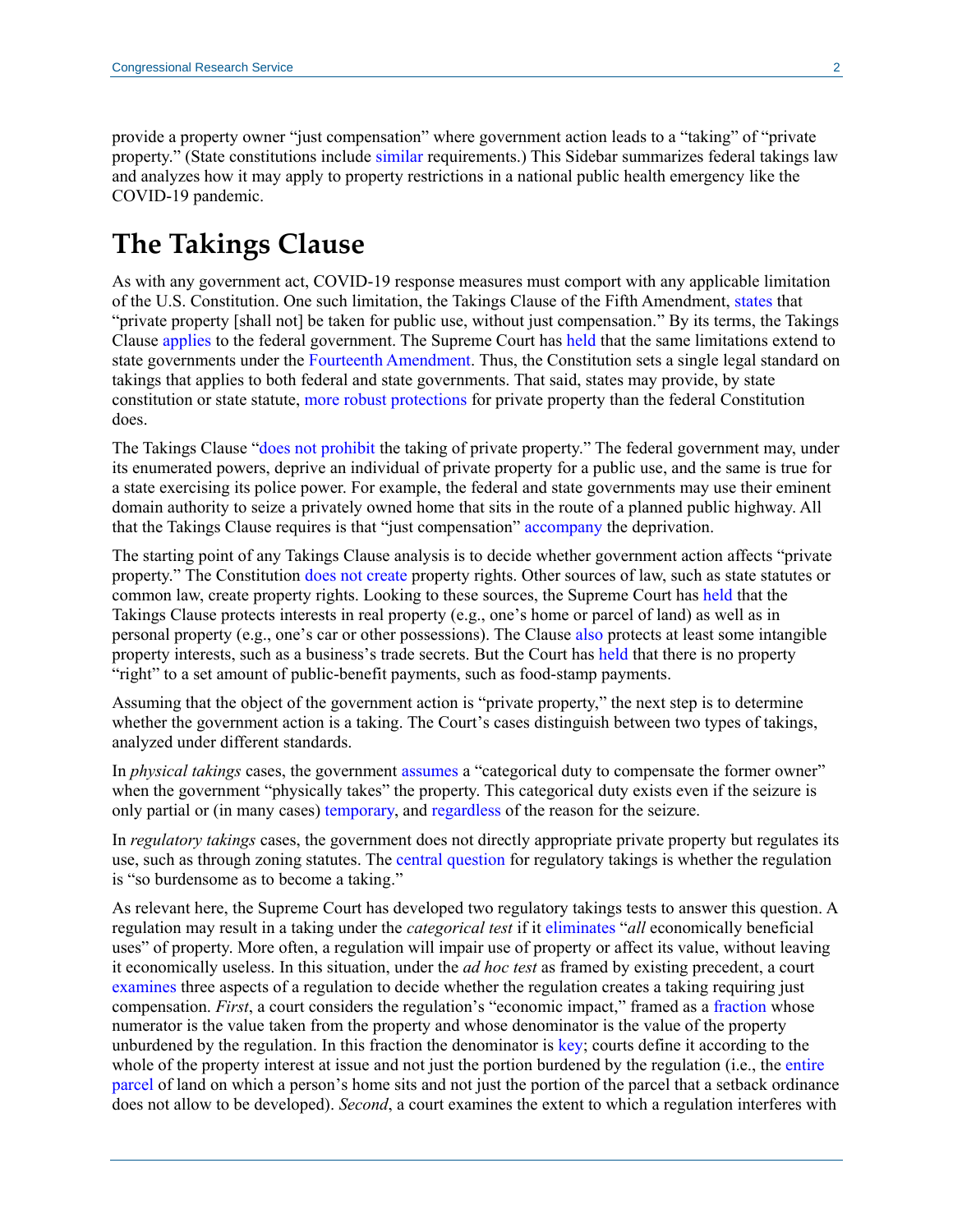reasonable "investment-backed expectations" of how a person may expect to use her property. Thus, [for](http://cdn.loc.gov/service/ll/usrep/usrep467/usrep467986/usrep467986.pdf#page=21)  [example,](http://cdn.loc.gov/service/ll/usrep/usrep467/usrep467986/usrep467986.pdf#page=21) a business that submits trade-secret data to a regulatory agency, knowing that the agency may publicly disclose that data, has no reasonable expectation that the data will remain secret. *Third*, a court [scrutinizes](https://www.supremecourt.gov/opinions/boundvolumes/544bv.pdf#page=633) the "character" of the regulation. A regulation [that](https://www.supremecourt.gov/opinions/boundvolumes/544bv.pdf#page=633) "amounts" to a physical invasion of property is more likely to be a taking than one that burdens property as a result of a legislative scheme that "adjust[s] the benefits and burdens of economic life to promote the common good." The Supreme Court has repeatedly [stressed](https://www.supremecourt.gov/opinions/16pdf/15-214_f1gj.pdf#page=11) that this analysis is tailored to the facts of a given case, and is not amenable to "definitive rules" that distinguish regulations that result in a taking from those that do not.

### **The Rule of Necessity**

The typical Takings Clause case involves common functions of government, such as [land use regulation](https://www.supremecourt.gov/opinions/16pdf/15-214_f1gj.pdf#page=6) intended to prevent overdevelopment. And when such functions include physical intrusion on property rights, or a regulation that goes "too far," just compensation is usually owed. In describing the COVID-19 response, [some](https://www.whitehouse.gov/briefings-statements/remarks-president-trump-vice-president-pence-members-coronavirus-task-force-press-briefing-6/) have drawn an analogy to war efforts. Tapping deep common-law roots that [predate](http://cdn.loc.gov/service/ll/usrep/usrep001/usrep001357/usrep001357.pdf#page=7) the Constitution, the Supreme Court has [recognized](http://cdn.loc.gov/service/ll/usrep/usrep357/usrep357155/usrep357155.pdf#page=14) that exigent circumstances, such as war, can require "strict regulation of nearly all resources" to prevent imminent loss to life or property. Under this "rule of necessity," for example, if a state [creates](http://cdn.loc.gov/service/ll/usrep/usrep157/usrep157386/usrep157386.pdf#page=20) a firebreak by destroying a person's house to save the homes of others, the state need not compensate the party whose property was sacrificed. The Court has [characterized](https://www.supremecourt.gov/opinions/boundvolumes/505bv.pdf#page=1055) the rule of necessity as a "limitation" that "inheres" in a party's title to property as part of the "background principles" of property law that inform Takings Clause analysis. Put differently, whatever else title to property may entail, it does not, under this analysis, include a right to be free from certain losses caused by actions necessary to prevent imminent loss of life or property in emergency situations.

As with the Court's regulatory takings case law, rule-of-necessity cases [lack](http://cdn.loc.gov/service/ll/usrep/usrep344/usrep344149/usrep344149.pdf#page=8) "rigid rules [that] can be laid down to distinguish compensable losses from noncompensable losses." In its more recent cases on the subject, both centering on actions taken during World War II, the Court denied compensation for property destroyed or otherwise impaired to meet exigent circumstances. (A [later Supreme Court case,](http://cdn.loc.gov/service/ll/usrep/usrep395/usrep395085/usrep395085.pdf) involving property damage during riots in the Panama Canal Zone, applied the rule of necessity but in ways inapt to COVID-19 response efforts.) In *[United States v. Caltex, Inc](http://cdn.loc.gov/service/ll/usrep/usrep344/usrep344149/usrep344149.pdf)*., the Court refused compensation to oil companies when the U.S. Army destroyed oil terminals in danger of capture by the Imperial Japanese Army. The Court explained that "[t]he destruction or injury of private property in battle . . . had to be borne by the sufferers alone as one of its consequences." The Court rejected another takings claim in *[United States v. Central Eureka Mining, Co.](http://cdn.loc.gov/service/ll/usrep/usrep357/usrep357155/usrep357155.pdf)* There, the War Production Board—an entity that [coordinated](https://www.presidency.ucsb.edu/documents/executive-order-9024-establishing-the-war-production-board) authorities under the DPA's [predecessor statutes—](https://crsreports.congress.gov/product/pdf/R/R43767#page=7)had sought to free skilled labor for work in copper mines, considered critical to the war effort, by closing the privately owned gold mines that employed "the only [remaining] reservoir of skilled mining labor." While noting that regulations of private property could create a taking, the Court explained that "[i]n the context of war, we have been reluctant to find that degree of regulation." Temporary wartime restrictions "are insignificant when compared to the widespread uncompensated loss of life and freedom of action which war traditionally demands."

The Court's cases do not uniformly deny compensation for action deemed essential in emergencies. In *[Mitchell v. Harmony](http://cdn.loc.gov/service/ll/usrep/usrep054/usrep054115/usrep054115.pdf#page=20)*, the Court held that the military could "impress private property into the public service or take it for the public use" where danger is "immediate and impending" but "[u]nquestionably . . . is bound to make full compensation to the owner." Thus, a trader had a claim when the Army used his wagons and mules during the Mexican-American War. Similarly, in *[United States v. Russell](http://cdn.loc.gov/service/ll/usrep/usrep080/usrep080623/usrep080623.pdf)*, the Court recognized that "a taking of private property by the government" would "everywhere [be] regarded as justified, if the necessity for the use of the property is imperative and immediate," but the government still "must make full restitution for the sacrifice." Thus, the federal government owed a steamboat owner whom the Army ordered to ship freight.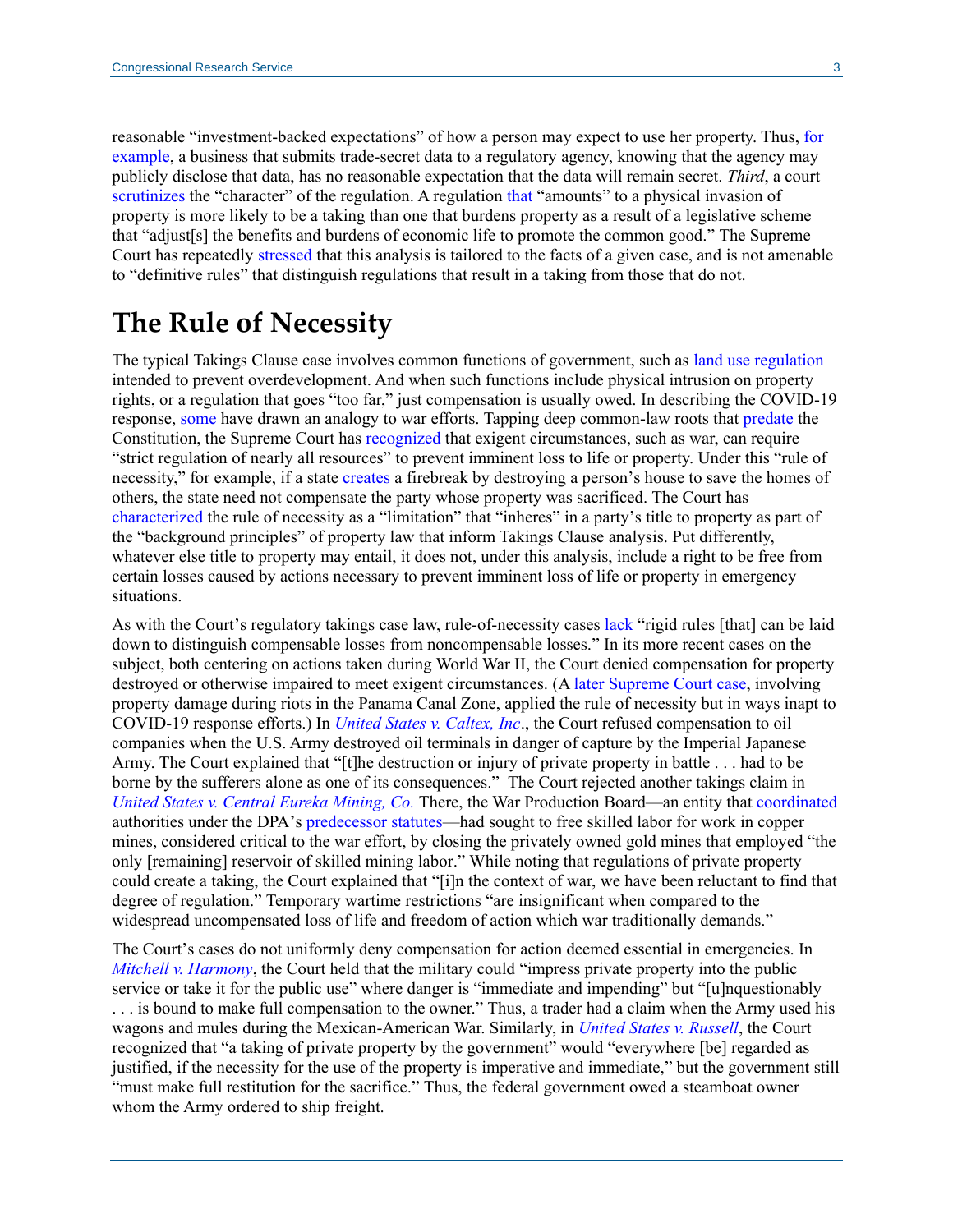In *Caltex*, the Court [distinguished](http://cdn.loc.gov/service/ll/usrep/usrep344/usrep344149/usrep344149.pdf#page=5) *Mitchell* and *Russell* by explaining that those two cases, which concern the government's use of private property in an emergency, do not address the government's compensation duty when property is destroyed. Thus, the Court's military necessity cases establish two general rules: if the government *destroys* private property to avoid immediate loss of life or property, no taking occurs and no compensation is due. However, if the government *seizes* property for use in responding to an emergency, compensation is due.

# **Property Restrictions and the COVID-19 Response**

As the response to COVID-19 unfolds, some property owners may [volunteer](https://docs.fcc.gov/public/attachments/DOC-363171A1.pdf) their property to assist in the response. Other property owners may challenge restrictions on their private property rights, including by arguing that the government action is a taking that requires just compensation. A court would face several questions regarding the proper framework for addressing a COVID-19 takings claim.

The first such question could be whether courts would treat pandemic response measures under the rule of necessity. The Supreme Court does not appear to have considered a takings claim seeking compensation for restrictions on private property arising from a past pandemic response. Although the Court has not applied the rule of necessity outside of military necessity, the Court has recognized the rule as part of the "background principles" of property law and [other](https://www.courtlistener.com/opinion/2600165/in-re-property-located-at-14255-53rd-ave-s-tukwila/?q=cites%3A(1734408)) courts have applied the rule beyond military necessity to somewhat analogous threats such as crop infestation. Assuming the rule of necessity extends beyond the military context, a court likely would apply it [only](http://www.cafc.uscourts.gov/sites/default/files/opinions-orders/12-5139.Opinion.7-16-2013.1.PDF#page=8) to pandemic response measures marked by "an actual emergency, imminent danger, and . . . actual necessity." Even then, the rule of necessity would likely excuse only the *destruction* of property and not its *appropriation*, whether on a temporary or permanent basis, to serve pandemic response efforts.

If a court found the rule of necessity inapplicable, then the usual takings framework would likely apply. Federal or state action that appropriates private property for government use would likely require compensation. Thus, it is doubtful that the government could seize private stocks of medical supplies to serve the pandemic response without paying the property's owner just compensation. Likewise, federal or state action that requires a person to make property available for another's use probably would require compensation, as the Takings Clause [extends](http://cdn.loc.gov/service/ll/usrep/usrep503/usrep503519/usrep503519.pdf#page=9) to any "government authorize[d]" physical invasion of property, whether or not the government, itself, uses the property. If the government requires use of private property for quarantine or COVID-19 testing, it would likely have to pay the owner at some point.

Short of a physical taking, other pandemic response measures would be examined under the Supreme Court's regulatory takings test. It is unlikely that a COVID-19 measure would satisfy the Supreme Court's categorical test by depriving a property owner of "all" economically beneficial uses of property because few regulations meet this high standard—in one case, the Supreme Court suggested that a [95](http://cdn.loc.gov/service/ll/usrep/usrep505/usrep5051003/usrep5051003.pdf#page=17)  [percent decrease](http://cdn.loc.gov/service/ll/usrep/usrep505/usrep5051003/usrep5051003.pdf#page=17) in a property's value was not enough. This may even be true for one of the pandemic response's most ubiquitous features, state and local government orders closing private businesses to facilitate social distancing. A closure order deprives a property owner of the right to operate a business during the period of closure, but the order likely [would not](https://www.supremecourt.gov/opinions/boundvolumes/535bv.pdf#page=441) render the property valueless because, as the Court has observed in examining moratoriums on the use of property, "the property will recover value as soon as the prohibition is lifted." When a closure order allows a business to continue operating in part (e.g., to sell food on a carryout but not on a dine-in basis), such that the property owner retains use of the property during the temporary closure, a court would be even less likely to find that a regulation eliminates "all" uses of a property.

But simply because a regulation fails the categorical test does not foreclose a takings claim. Rather, the Supreme Court's ad hoc test would most likely apply. Industries that are traditionally subject to extensive health-and-safety regulations, such as a restaurant or dentist's office, may not have a reasonable expectation of continuing to serve clients in the midst of a pandemic. Federal and state governments may